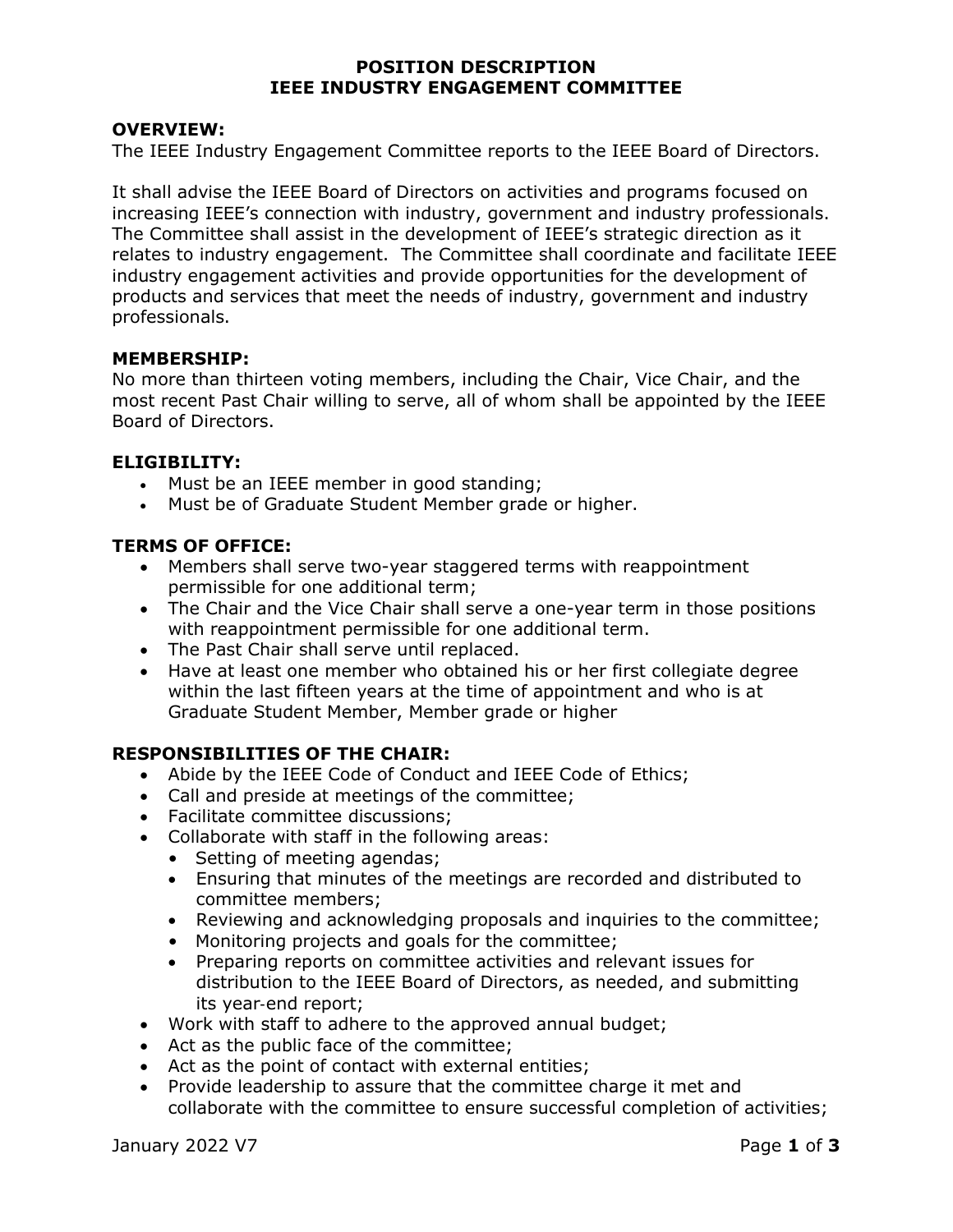## POSITION DESCRIPTION IEEE INDUSTRY ENGAGEMENT COMMITTEE

- Provide a through and timely orientation for members of the Committee:
- Selected participation in industry outreach meetings;
- Mentor committee members to ensure continuity of the programs and activities for the next year;
- Submit recommendations to the IEEE Nominations and Appointments Committee for next year's committee members, and potential future members.
- Complete compliance training, as required by IEEE.

# RESPONSIBILITIES OF COMMITTEE MEMBERS:

- Abide by the IEEE Code of Conduct and IEEE Code of Ethics;
- Become familiar with the committee charter and related sections of IEEE's Bylaws, Policies and governing documents.
- Accept and carry out such tasks and responsibilities as are assigned by the Chair in a timely manner.

These may typically include:

- Participation in such orientation activities as requested by the Chair;
- Review committee agendas and minutes prior to each meeting;
- Contribute for the development of the annual schedule of activities;
- Selected participation in industry outreach meetings; and
- Chair and work in sub-committees on portfolio activities, as appointed by the Chair.
- Avoid and where necessary declare any conflict of interest to the Chair;
- Complete compliance training, as required by IEEE.

# QUALIFICATIONS AND SKILLS:

# Knowledge:

- General familiarity with the IEEE's fields of interests, activities, mission, goals, needs, and direction;
- General familiarity with the functions of IEEE's Major Organizational Units.
- Working knowledge of IEEE and its fields of interests, activities, vision and mission, structure, and strategic direction;
- Ability to manage the activities of the committee within the scope of its chart er;

### Experience:

- Experience relevant to the mission of the Committee, acquired either through volunteer activities in IEEE or in similar roles in other organizations; Prior recent experience working in or with industry at senior leadership position;
- Experience in working within IEEE's operating culture of volunteer/staff partnerships or experience in other organizations that should provide good preparation for working in the IEEE culture.

# Personal Characteristics:

- Ability to act with discretion, tact and handle confidential matters;
- Honesty, integrity, and adherence to high ethical standards;
- Sensitivity to and tolerance of differing views, a friendly, responsive, and pati ent approach, and community‐building skills;